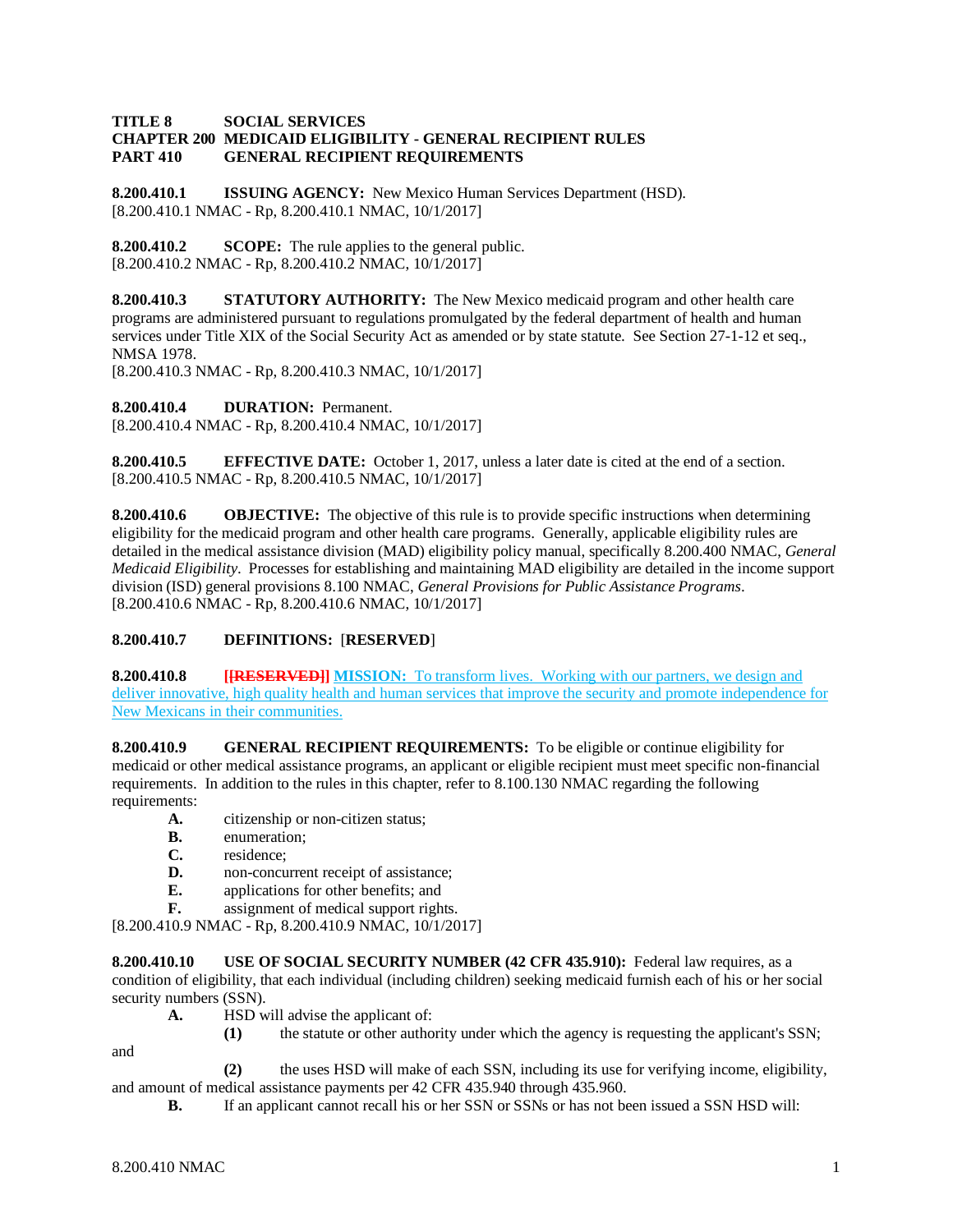**(1)** assist the applicant in completing an application for an SSN;

**(2)** obtain evidence required under the social security administration (SSA) regulations to establish the age, the citizenship or non-citizen status, and the true identity of the applicant; and

**(3)** either send the application to SSA or, if there is evidence that the applicant has previously been issued a SSN, request SSA to furnish the number.

**C.** HSD cannot deny or delay services to an otherwise eligible individual pending issuance or verification of the individual's SSN by SSA or if the individual meets one of the exceptions in Paragraph (5) of Subsection A of  $8.200.410.10$  NMAC.<br>D. HSD will verify the S

HSD will verify the SSN furnished by an applicant or beneficiary with SSA to ensure the SSN was issued to that individual, and to determine whether any other SSNs were issued to that individual.

**E.** Exception:

**(1)** The requirement of Paragraph (3) of Subsection A of 8.200.410.10 NMAC does not apply and HSD may give a medicaid identification number to an individual who:

**(a)** is not eligible to receive an SSN;

**(b)** does not have an SSN and may only be issued an SSN for a valid non-work reason in accordance with 20 CFR 422.104; or

**(c)** refuses to obtain an SSN because of well-established religious objections. **(2)** The identification number may be either an SSN obtained by HSD on the applicant's behalf or another unique identifier.

**(3)** The term well established religious objections means that the applicant;

**(a)** is a member of a recognized religious sect or division of the sect; and

**(b)** adheres to the tenets or teachings of the sect or division of the sect and for that reason is conscientiously opposed to applying for or using a national identification number.

**(4)** HSD may use the medicaid identification number established by HSD to the same extent as an SSN is used for purposes described in Subparagraph (b) of Paragraph (1) of Subsection A of 8.200.410.NMAC.

[8.200.410.10 NMAC - Rp, 8.200.410.10 NMAC, 10/1/2017]

**8.200.410.11 CITIZENSHIP:** To be eligible for medicaid, an individual must be a citizen of the United States; United States national or a non-citizen who meets the requirements set forth in either Subsection A or B of 8.200.410.11 NMAC.

**A. Non-citizens who entered the United States prior to August 22, 1996:** Non-citizens who entered the United States prior to August 22, 1996, will not be subject to the five-year bar for purposes of medicaid eligibility. These classes of non-citizens are as follows.

**(1)** Qualified non-citizens who entered the United States prior to August 22, 1996, and obtained their qualified non-citizen status prior to that date, are eligible for medicaid without the five year waiting period.

**(2)** Non-citizens who entered the United States prior to August 22, 1996, and remained continuously present in the United States until the date they obtained qualified non-citizen status on or after August 22, 1996; any single absence from the United States of more than 30 days, or a total aggregate of absences of more than 90 days, is considered to interrupt "continuous presence".<br>(3) Lawful Permanent Residents (LPRs)

**(3)** Lawful Permanent Residents (LPRs) are qualified non-citizens per 8 USC 1641.

**(4)** A non-qualified non-citizen who was permanently residing in the United States under color of law (PRUCOL) on or before August 22, 1996, does not lose Medicaid eligibility provided all other factors of eligibility continue to be met. These non-citizens are "grandfathered". For these individuals, non-citizen eligibility may continue to be based on the PRUCOL standard. An individual eligible under the PRUCOL standard retains his or her grandfathering rights even if benefits terminate.

**B. Qualified non-citizens who entered the United States on or after August 22, 1996:**

**(1)** Qualified non-citizens who entered the United States on or after August 22, 1996, are barred from medicaid eligibility for a period of five years, other than emergency services (under Category 085), unless meeting an exception below. LPRs who adjust from a status exempt from the five-year bar are not subject to the five-year bar. The five-year bar begins on the date the non-citizen obtained qualified status. The following classes of qualified non-citizens are exempt from the five-year bar:

**(a)** a non-citizen admitted to the United States as a refugee under Section 207 of the Immigration and Nationality Act;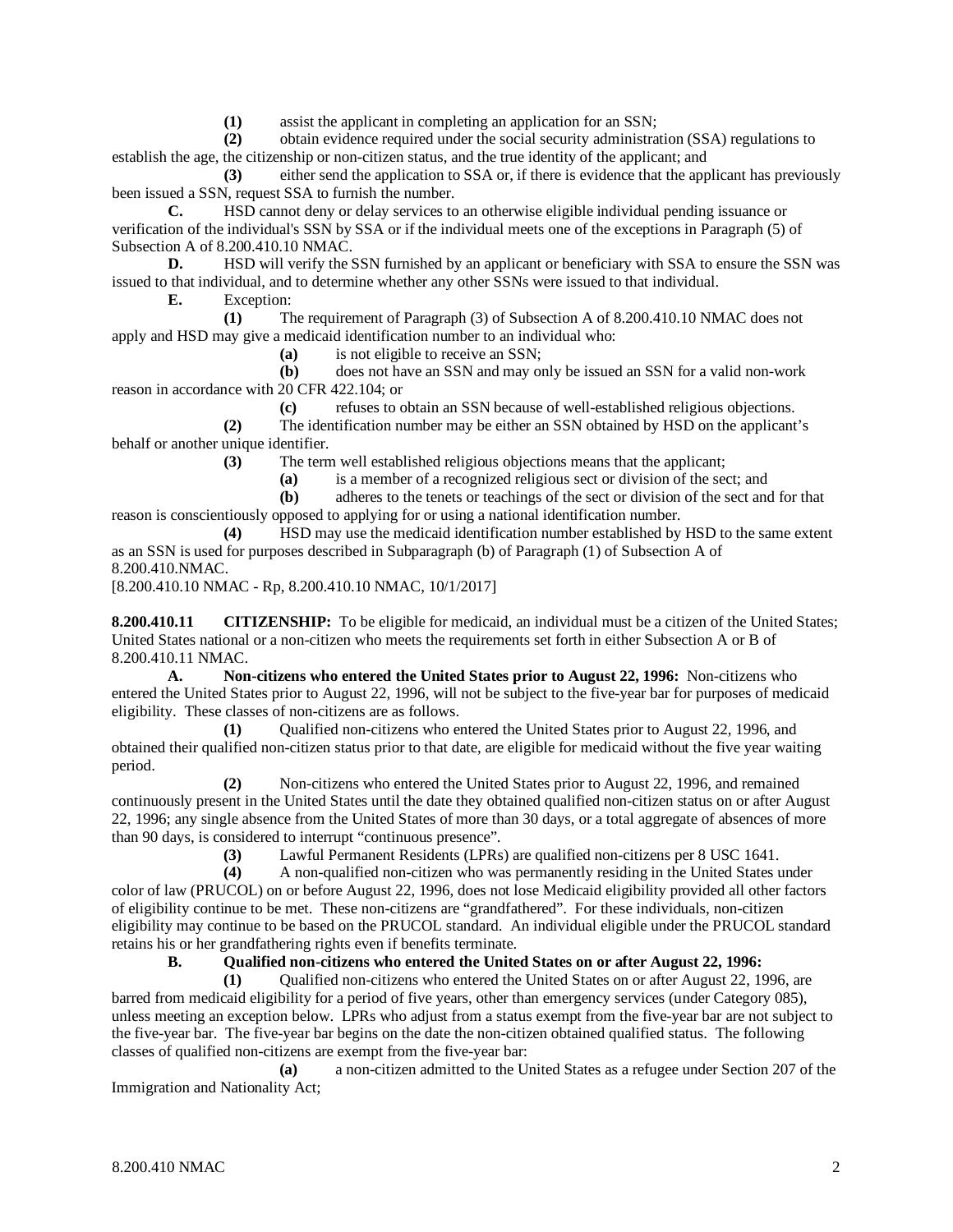**(b)** a non-citizen granted asylum under Section 208 of the Immigration and

Nationality Act;

**(c)** a non-citizen whose deportation is withheld under Section 243(h) of the

Immigration and Nationality Act;

**(d)** a non-citizen who is lawfully residing in the state and who is a veteran with an honorable discharge not on account of non-citizen status; is on active duty other than on active duty for training, in the armed forces of the United States; or the spouse or unmarried dependent child under the age of 18 of such veteran or active duty non-citizen;

**(e)** a non-citizen who was granted status as a Cuban and Haitian entrant, as defined in Section 501(e) of the Refugee Education Assistance Act of 1980;

**(f)** a non-citizen granted Amerasian immigrant status as defined under Section 584 of the Foreign Operations, Export Financing and Related Programs Appropriations Act, 1988;

**(g)** victims of a severe form of trafficking, in accordance with Section 107(b)(1) of the Trafficking Victims Protection Act of 2000, P.L. 106-386;

> **(h)** members of a federally recognized Indian tribe, as defined in 25 U.S.C. 450b(e); **(i)** American Indians born in Canada to whom Section 289 of the Immigration and

Nationality Act applies; **(j)** Afghan and Iraqi special immigrants under Section 8120 of Pub. L. 111-118 of the Department of Defense Appropriations Act, 2010;

**(k)** non-citizens receiving SSI; and

**(l)** battered non-citizens who meet the conditions set forth in Section 431(c) of the Personal Responsibility and Work Opportunity Reconciliation Act (PRWORA) as added by Section 501 of the Illegal Immigration Reform and Immigrant Responsibility Act of 1996, P.L. 104-208 (IIRIRA), and amended by Section 5571 of the Balanced Budget Act of 1997, P.L. 105-33 (BBA), and Section 1508 of the Violence Against Women Act of 200, P.L. 106-386; Section 431(c) of PRWORA, as amended, is codified at 8 USC 1641(c). HSD covers battered non-citizens with state general funds until the five-year bar is met.

**(m)** effective December 27, 2020, per section 208 of the Consolidated Appropriations Act, 2021 individuals who are considered compact of free association migrants (COFA) are also referred to as compact citizens. COFA is an agreement between the United States and the three Pacific Island sovereign states of Federated States of Micronesia, the Republic of the Marshall Islands, and the Republic of Palau known as Freely Associated States.

**(2)** Qualified non-citizen: A "qualified non-citizen", for purposes of this regulation, is a noncitizen, who at the time the non-citizen applies for, receives, or attempts to receive a federal public benefit, is: **(a)** a non-citizen who is lawfully admitted for permanent residence under the

Immigration and Nationality Act; **(b)** a non-citizen who is granted asylum under Section 208 of such act; or

- **(c)** a refugee who is admitted to the United States under Section 207 of the act; or
	- **(d)** an Amerasian who is admitted to the United States under Section 207 of the act;

or

**(e)** a non-citizen who is paroled into the United States under Section 212(d)(5) of such act for a period of at least one year; or

**(f)** a non-citizen whose deportation is being withheld under Section 243(h) of such act or under Section 241(b)(3); or

**(g)** a non-citizen who is granted conditional entry pursuant to 203(a)(7) or such act as in effect prior to April 1, 1980; or

**(h)** a non-citizen who is a Cuban or Haitian entrant (as defined in Section 501(e) of the Refugee Education Assistance Act of 1980); or

**(i)** certain battered women and non-citizen children of battered parents (only those who have begun the process of becoming a lawful permanent resident under the Violence Against Women Act); or **(j)** victims of a severe form of trafficking and their spouses, children, siblings, or parents; or **(k)** members of a federally recognized Indian tribe, as defined in 25 U.S.C. 450b(e);

or **(l)** American Indians born in Canada to whom Section 289 of the Immigration and

Nationality Act applies; or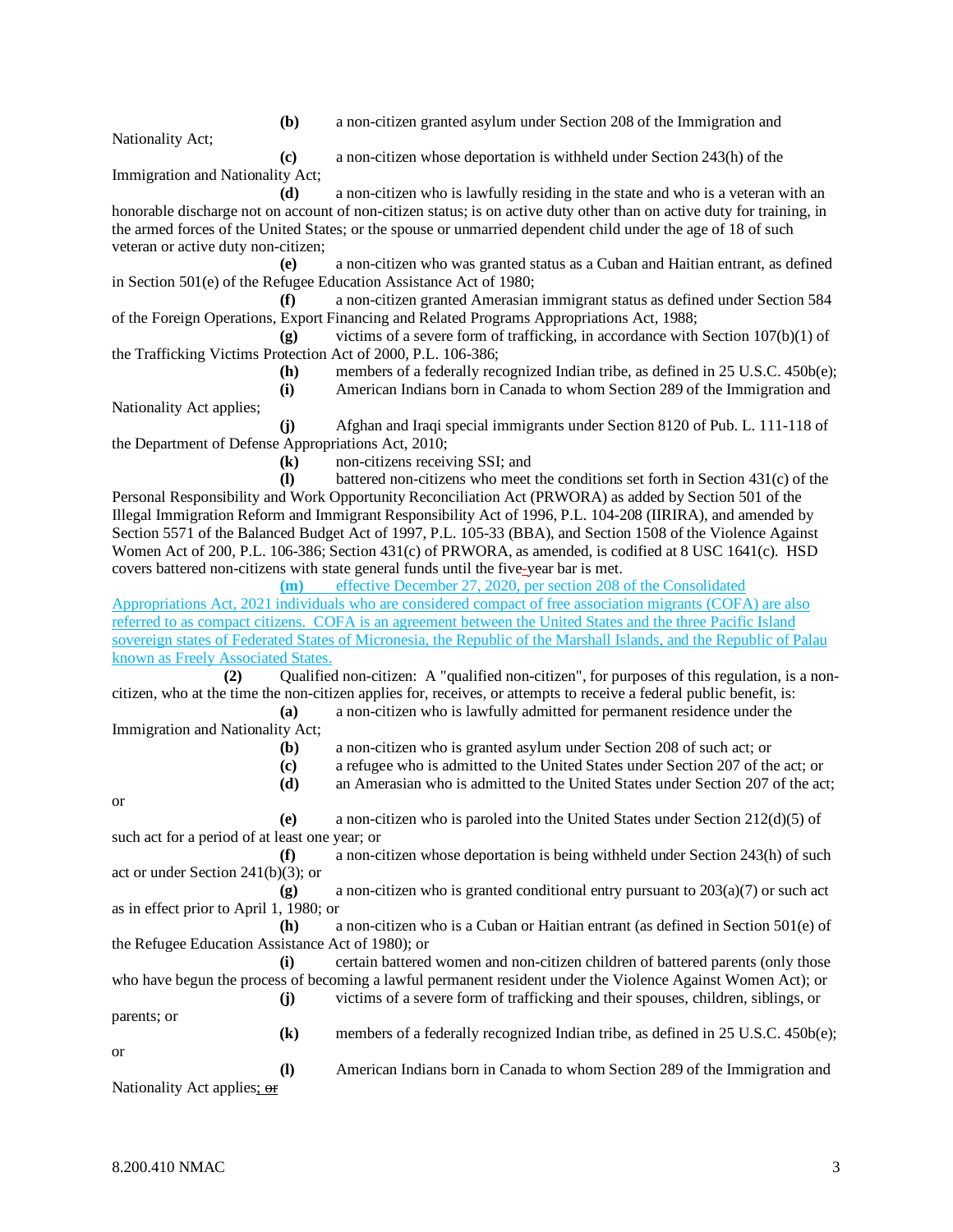**(m)** Afghan and Iraqi special immigrants under Section 8120 of Pub. L. 111-118 of the Department of Defense Appropriations Act, 2010.

**(3)** Children under age 21 and pregnant women exempt from the five year bar: As authorized by CHIPRA 2009 legislation, New Mexico medicaid allows lawfully residing children under age 21 and pregnant women, if otherwise eligible including meeting state residency and income requirements, to obtain medicaid coverage. Lawfully residing children under age 21 and pregnant women must meet the residency requirement as set forth in 8.200.410.12 NMAC. A child or pregnant woman is considered lawfully present if he or she is:

1641);

**(a)** a qualified non-citizen as defined in Section 431 of PRWORA (8 USC Section

**(b)** a non-citizen in nonimmigrant status who has not violated the terms of the status under which he or she was admitted or to which he or she has changed after admission as defined under 8 USC 1101(a)(15);

**(c)** a non-citizen who has been paroled into the United States pursuant to Section 212(d)(5) of the Immigration and Nationality Act (8 U.S.C. Section 1182(d)(5)) for less than one year, except for a non-citizen paroled for prosecution, for deferred inspection or pending removal proceedings;

**(d)** a non-citizen who belongs to one of the following classes:

**(i)** non-citizens currently in temporary resident status pursuant to Section 210 or 245A of the Immigration and Nationality Act (8 U.S.C. Section1160 or 1255a, respectively);

**(ii)** non-citizens currently under temporary protected status (TPS) pursuant to Section 244 of the Immigration and Nationality Act (8 U.S.C. Section 1254a), and pending applicants for TPS who have been granted employment authorization;

**(iii)** non-citizens who have been granted employment authorization under 8 CFR 274a.12(c)(9), (10), (16), (18), (20), (22), or (24);

**(iv)** family unity beneficiaries pursuant to Section 301 of Pub. L. 101-649,

as amended;

**(v)** non-citizens currently under deferred enforced departure (DED) pursuant to a decision made by the president;

**(vi)** non-citizens currently in deferred action status except those with deferred action under "Defined Action for Childhood Arrivals" who are not considered lawfully present.

**(vii)** non-citizens whose visa petitions have been approved and who have a pending application for adjustment of status;

**(e)** a non-citizen with pending applicants for asylum under Section 208(a) of the INA (8 U.S.C. Section 1158) or for withholding of removal under Section 241(b)(3) of the INA (8 U.S.C. Section 1231) or under the convention against torture who has been granted employment authorization, or is an applicant under the age of 14 and has had an application pending for at least 180 days;

**(f)** non-citizens whose applications for withholding of removal under the convention against torture have been granted;

**(g)** children who have pending applications for special immigrant juvenile status as described in Section 101(a)(27)(J) of the Immigration and Nationality Act (8 U.S.C. Section1101(a)(27)(J));

**(h)** non-citizens who are lawfully present in American Samoa under the immigration laws of American Samoa; or

**(i)** victims of trafficking.

**(4)** Non-citizen sponsors (where an affidavit of sponsorship was executed pursuant to Section 213 of the Immigration and Nationality Act subsequent to August 22, 1996): The income and resources of a non-citizen sponsor, of any individual applying for medicaid, are deemed available to the applicant, when an affidavit of support is executed pursuant to Section 213 of the Immigration and Nationality Act, on or after August 22, 1996. This counting of non-citizen sponsor income and resources is effective until the sponsored non-citizen achieves citizenship.

**(5)** The state assures that it provides limited medicaid services for treatment of an emergency medical condition, not related to an organ transplant procedure, as defined in  $1903(v)(3)$  of the social security act and 8.285.400 NMAC and implemented at 42 CFR 440.255, to the following individuals who meet all medicaid eligibility requirements, except documentation of citizenship or satisfactory immigration status or present an SSN. **(a)** qualified non-citizens subject to the five-year waiting period described in 8 USC

1613; or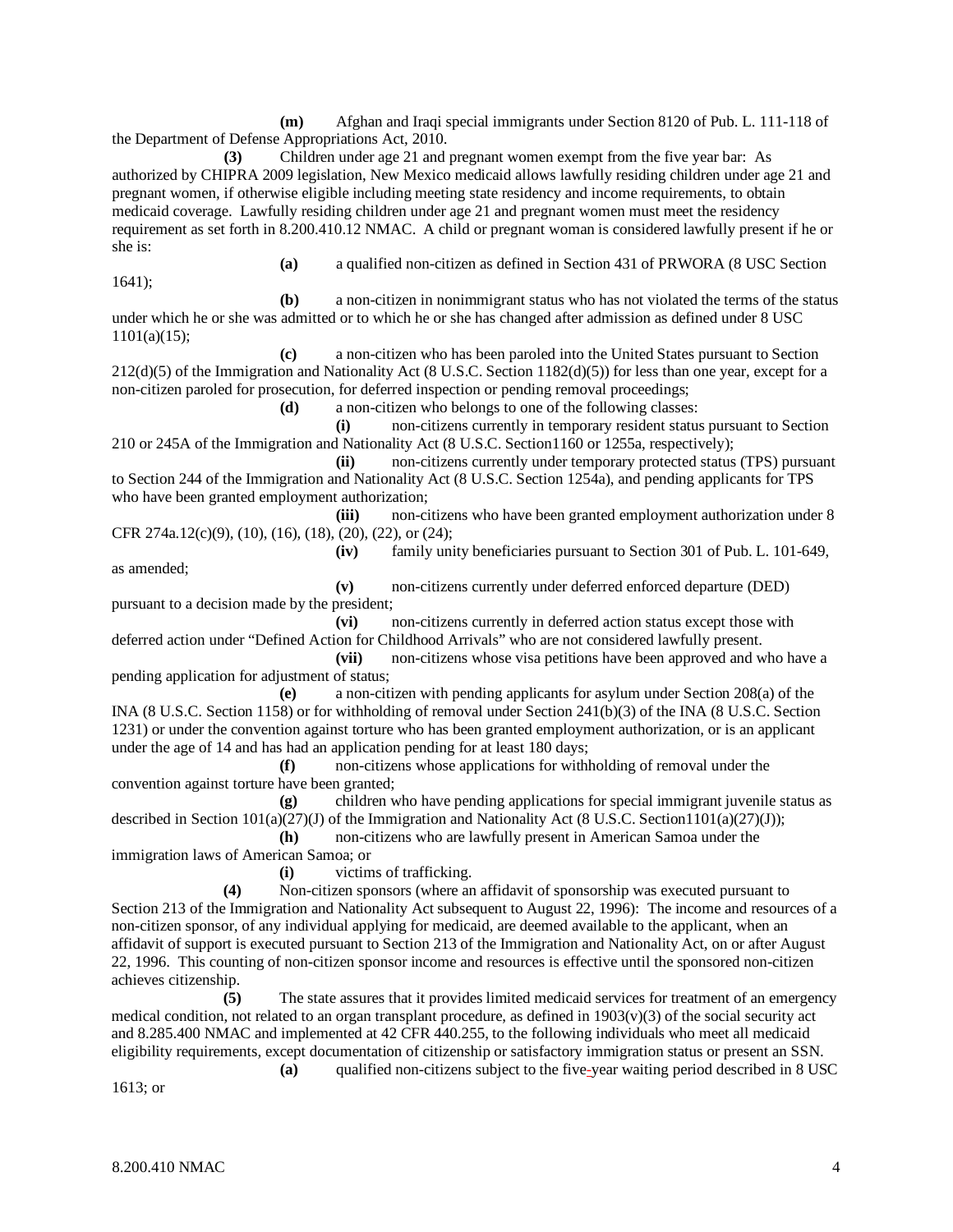**(b)** non-qualified non-citizens, unless covered as a lawfully residing child or pregnant woman by the state under the option in accordance with  $1903(v)(4)$  and implemented at 42 CFR 435.406(b).

[8.200.410.11 NMAC - Rp, 8.200.410.11 NMAC, 10/1/2017; A/E, 1/18/2018; A, 8/1/2018; A, xx/xx/xxxx]

# **8.200.410.12 TYPES OF ACCEPTABLE DOCUMENTARY EVIDENCE OF CITIZENSHIP (42 CFR 435.407):**

**A**. **Stand-alone evidence of citizenship:** The following must be accepted as sufficient documentary evidence of citizenship:

**(1)** A U.S. passport, including a U.S. passport card issued by the department of state, without regard to any expiration date as long as such passport or card was issued without limitation.

(2) A certificate of naturalization.<br> **(3)** A certificate of U.S. citizenship

**(3)** A certificate of U.S. citizenship.

**(4)** A valid state-issued driver's license if the state issuing the license requires proof of U.S. citizenship, or obtains and verifies a SSN from the applicant who is a citizen before issuing such license. **(a)** A real ID issued on or after November 14, 2016 is sufficient documentary

evidence of citizenship.

**(b)** A driver authorization card (DAC) is not sufficient documentary evidence of

citizenship.

**(5)** Documentary evidence issued by a federally recognized  $\overline{[indian]}$  Indian tribe identified in the federal register by the bureau of Indian affairs within the U.S. department of the interior, and including tribes located in a state that has an international border, which;

**(a)** Identifies the federally recognized [indian] Indian tribe that issued the

document;

- **(b)** Identifies the individual by name; and
- **(c)** Confirms the individual's membership, enrollment, or affiliation with the tribe.
- **(d)** Documents described in Paragraph (5) of Subsection A of 8.200.410.12 NMAC

include, but are not limited to:

- **(i)** A tribal enrollment card;
- (ii) A certificate of degree of [indian] Indian blood;<br>(iii) A tribal census document:
- **(iii)** A tribal census document;
- **(iv)** Documents on tribal letterhead, issued under the signature of the

appropriate tribal official, that meet the requirements of Paragraph (5) of Subsection A of 8.200.410.12 NMAC. **(6)** A data match with the SSA.

**B. Evidence of citizenship:** If an applicant does not provide documentary evidence from the list in Subsection A of 8.200.410.12 NMAC, the following must be accepted as satisfactory evidence to establish citizenship if also accompanied by an identity document listed in Subsection C of 8.200.410.12 NMAC:

**(1)** A U.S. public birth certificate showing birth in one of the 50 States, the District of Columbia, Guam, American Samoa, Swain's Island, Puerto Rico (if born on or after January 13, 1941), the Virgin Islands of the U.S. or the Commonwealth of the Northern Mariana Islands (CNMI) (if born after November 4, 1986, (CNMI local time)). The birth record document may be issued by a state, commonwealth, territory, or local jurisdiction. If the document shows the individual was born in Puerto Rico or the Northern Mariana Islands before the applicable date referenced in Paragraph (1) of Subsection B of 8.200.410.12 NMAC, the individual may be a collectively naturalized citizen. The following will establish U.S. citizenship for collectively naturalized individuals:

**(a)** Puerto Rico: Evidence of birth in Puerto Rico and the applicant's statement that he or she was residing in the U.S., a U.S. possession, or Puerto Rico on January 13, 1941;

**(b)** Northern Mariana Islands (NMI) (formerly part of the Trust Territory of the Pacific Islands (TTPI));

**(i)** Evidence of birth in the NMI, TTPI citizenship and residence in the NMI, the U.S., or a U.S. Territory or possession on November 3, 1986, (NMI local time) and the applicant's statement that he or she did not owe allegiance to a foreign state on November 4, 1986 (NMI local time);

**(ii)** Evidence of TTPI citizenship, continuous residence in the NMI since before November 3, 1981 (NMI local time), voter registration before January 1, 1975, and the applicant's statement that he or she did not owe allegiance to a foreign state on November 4, 1986 (NMI local time);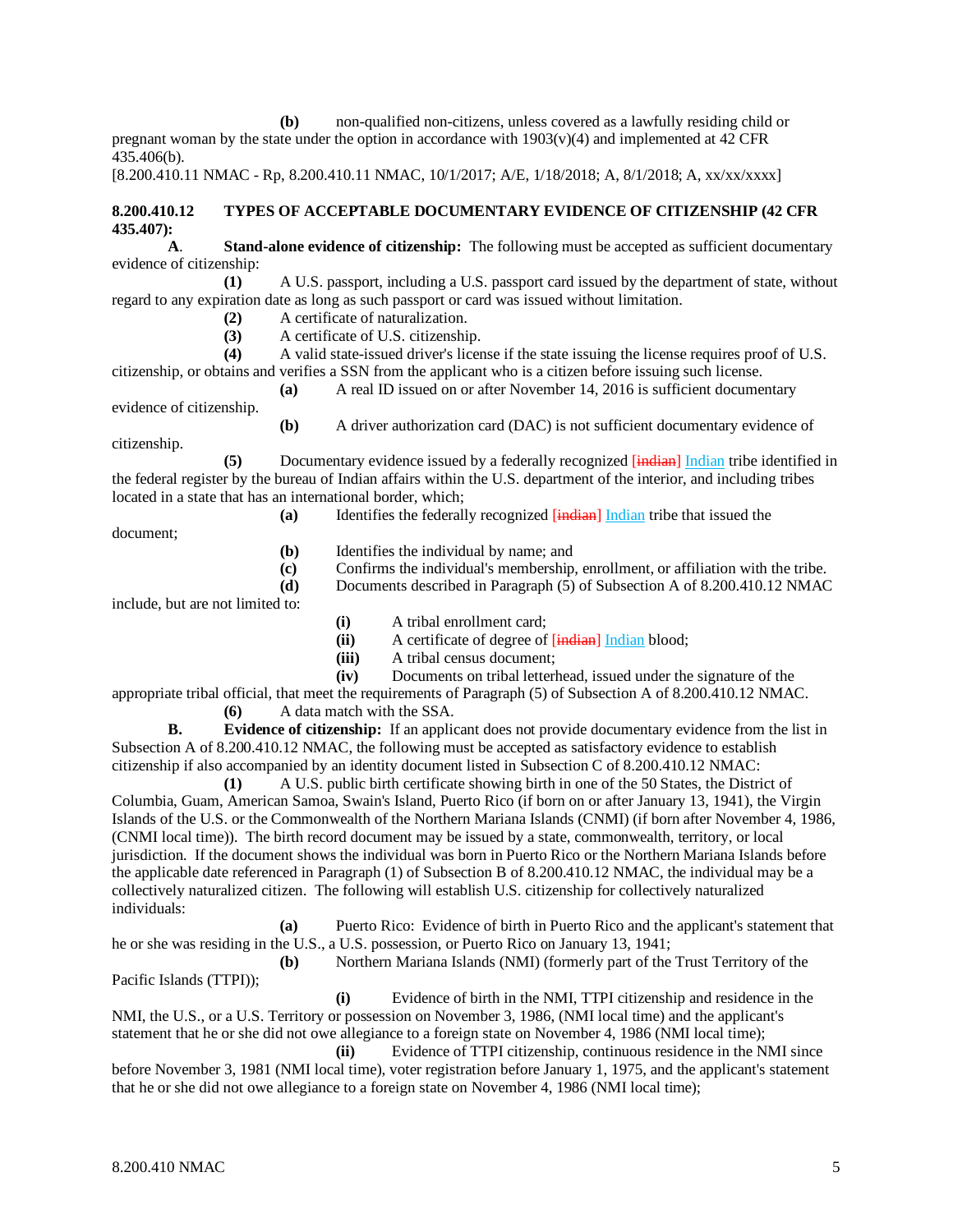**(iii)** Evidence of continuous domicile in the NMI since before January 1, 1974, and the applicant's statement that he or she did not owe allegiance to a foreign state on November 4, 1986 (NMI local time). Note: If a person entered the NMI as a nonimmigrant and lived in the NMI since January 1, 1974, this does not constitute continuous domicile and the individual is not a U.S. citizen.

- **(2)** A certification of report of birth, issued to U.S. citizens who were born outside the U.S.
- **(3)** A report of birth abroad of a U.S. citizen.
- **(4)** A certification of birth in the U.S.
- **(5)** A U.S. citizen identification card.

**(6)** A Northern Marianas identification card issued by the U.S. department of homeland security (or predecessor agency).

**(7)** A final adoption decree showing the child's name and U.S. place of birth, or if an adoption is not final, a statement from a state-approved adoption agency that shows the child's name and U.S. place of birth.

**(8)** Evidence of U.S. civil service employment before June 1, 1976.

**(9)** U.S. military record showing a U.S. place of birth.

**(10)** A data match with the Systematic Alien Verification for Entitlements (SAVE) Program or any other process established by the department of homeland security (DHS) to verify that an individual is a citizen.

**(11)** Documentation that a child meets the requirements of section 101 of the Child Citizenship Act of 2000 as amended (8 U.S.C. 1431).

**(12)** Medical records, including, but not limited to, hospital, clinic, or doctor records or admission papers from a nursing facility, skilled care facility, or other institution that indicate a U.S. place of birth.

- **(13)** Life, health, or other insurance record that indicates a U.S. place of birth.
- **(14)** Official religious record recorded in the U.S. showing that the birth occurred in the U.S.

**(15)** School records, including pre-school, head start and daycare, showing the child's name and U.S. place of birth.

**(16)** Federal or state census record showing U.S. citizenship or a U.S. place of birth.

**(17)** If the applicant does not have one of the documents listed in Subsection A or Paragraph (1) through (17) of Subsection B of 8.200.410.12 NMAC, he or she may submit an affidavit signed by another individual under penalty of perjury who can reasonably attest to the applicant's citizenship, and that contains the applicant's name, date of birth, and place of U.S. birth. The affidavit does not have to be notarized.

# **C. Evidence of identity:**

**(1)** HSD will accept the following as proof of identity, provided such document has a photograph or other identifying information sufficient to establish identity, including, but not limited to, name, age, sex, race, height, weight, eye color, or address:

(a) Identity documents listed at  $8$  CFR 274a.2 (b)(1)(v)(B)(1), except a driver's license issued by a Canadian government authority.

- **(b)** Driver's license issued by a state or territory.
- **(c)** School identification card.
- **(d)** U.S. military card or draft record.
- **(e)** Identification card issued by the federal, state, or local government.
- **(f)** Military dependent's identification card.
- **(g)** U.S. coast guard merchant mariner card.

**(h)** For children under age 19, a clinic, doctor, hospital, or school record, including preschool or day care records.

**(i)** Two other documents containing consistent information that corroborates an applicant's identity. Such documents include, but are not limited to, employer identification cards; high school, high school equivalency and college diplomas; marriage certificates; divorce decrees; and property deeds or titles.

**(2)** Finding of identity from a federal or state governmental agency. The agency may accept as proof of identity a finding of identity from a federal agency or another state agency including but not limited to a public assistance, law enforcement, internal revenue or tax bureau, or corrections agency, if the agency has verified and certified the identity of the individual.

**(3)** If the applicant does not have any document specified in Paragraph (1) of Subsection C of 8.200.410.12 NMAC and identity is not verified under Paragraph (2) of Subsection C of 8.200.410.12 NMAC, the agency must accept an affidavit signed, under penalty of perjury, by a person other than the applicant who can reasonably attest to the applicant's identity. Such affidavit must contain the applicant's name and other identifying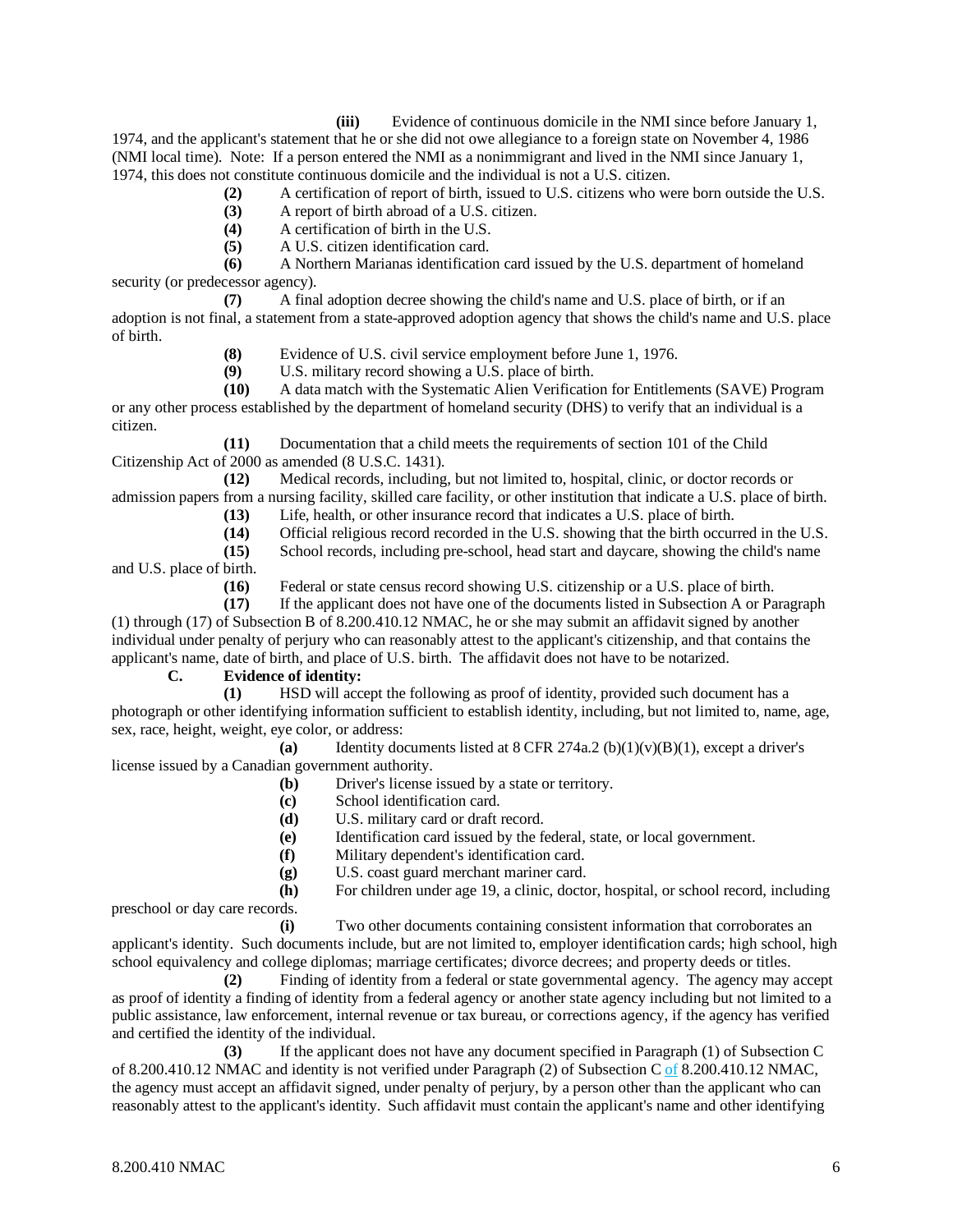information establishing identity, as described in Paragraph (1) of Subsection C of 8.200.410.12 NMAC. The affidavit does not have to be notarized.

**D. Verification of citizenship by a federal agency or another state:** HSD may rely, without further documentation of citizenship or identity, on a verification of citizenship made by a federal agency or another state agency, if such verification was done on or after July 1, 2006.

**E. Assistance with obtaining documentation**: HSD will provide assistance to individuals who need assistance in securing satisfactory documentary evidence of citizenship in a timely manner.

**F. Documentary evidence:** A photocopy, facsimile, scanned or other copy of a document must be accepted to the same extent as an original document under this section, unless information on the copy submitted is inconsistent with other information available to HSD or HSD otherwise has reason to question the validity of, or the information in, the document.

[8.200.410.12 NMAC - N, 10/1/2017]

#### **8.200.410.13 REASONABLE OPPORTUNITY PERIOD (42 CFR 435.956(b)):**

**A.** HSD provides a reasonable opportunity period to individuals who have made a declaration of citizenship or satisfactory immigration status in accordance with 42 CFR 435.406, and for whom the HSD is unable to verify citizenship or satisfactory immigration status. During the reasonable opportunity period, the HSD continues efforts to complete verification of the individual's citizenship or satisfactory immigration status, or request documentation if necessary. The HSD provides notice of such opportunity that is accessible to persons who have limited English proficiency and individuals with disabilities, consistent with 42 CFR 435.905(b). During such reasonable opportunity period, the HSD must, if relevant to verification of the individual's citizenship or satisfactory immigration status:

**(1)** in the case of individuals declaring citizenship who do not have an SSN at the time of such declaration, assist the individual in obtaining an SSN in accordance with 42 CFR 435.910 and Parargraph (2) of Subsection A of 8.200.410.10 NMAC, and attempt to verify the individual's citizenship once an SSN has been obtained and verified;

**(2)** provide the individual with information on how to contact the electronic data source so that he or she can attempt to resolve any inconsistencies defeating electronic verification directly with such source, and pursue verification of the individual's citizenship or satisfactory immigration status if the individual or source informs the HSD that the inconsistencies have been resolved; and

**(3)** provide the individual with an opportunity to provide other documentation of citizenship or satisfactory immigration status, in accordance with section 1137(d) of the Act and 42 CFR 435.406 or 435.407 and 8.200.410.12 NMAC.

**B.** The reasonable opportunity period:

**(1)** begins on the date on which the notice is received by the individual. The date on which the notice is received is considered to be five days after the date on the notice, unless the individual shows that he or she did not receive the notice within the five-day period; and

**(2)** ends on the earlier of the date the HSD verifies the individual's citizenship or satisfactory immigration status or determines that the individual did not verify his or her citizenship or satisfactory immigration status or 90 days except that;

**(3)** HSD extends the reasonable opportunity period beyond 90 days, allowing for up to three 10 day extensions, for individuals declaring to be in a satisfactory immigration status if the HSD determines that the individual is making a good faith effort to obtain any necessary documentation or the agency needs more time to verify the individual's status through other available electronic data sources or to assist the individual in obtaining documents needed to verify his or her status.

**(4)** if, by the end of the reasonable opportunity period, the individual's citizenship or satisfactory immigration status has not been verified the HSD will take action within 30 days to terminate eligibility. [8.200.410.13 NMAC - N, 10/1/2017]

**8.200.410.14 RESIDENCE:** To be eligible for medicaid, an applicant or eligible recipient must be living in New Mexico on the date of application and final determination of eligibility and have demonstrated an intention to remain in the state.

**A. Establishing residence:** Residence is established by living in the state and carrying out the types of activities associated with day-to-day living, such as occupying a home, enrolling a child in school or getting a state driver's license. An applicant or recipient who is homeless is considered to have met the residence requirements if he or she intends to remain in the state.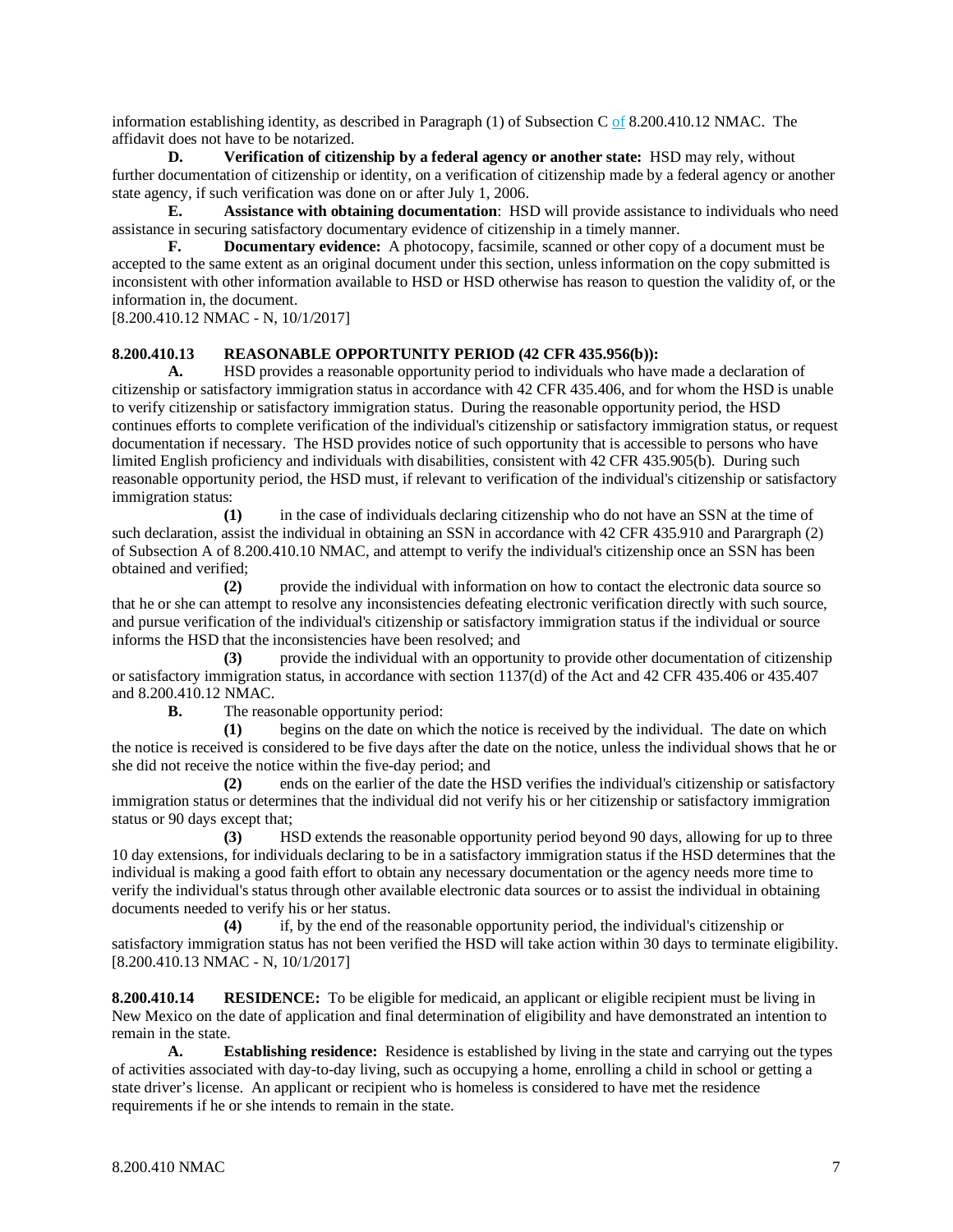**B. Recipients receiving benefits out-of-state:** An applicant or an eligible recipient who receives financial or medical assistance in another state which makes residence in that state a condition of eligibility are considered residents of that state until the ISD office receives verification from the other state agency indicating that it has been notified by an applicant or eligible recipient of the abandonment of residence in that state.

**C. Individuals court ordered into full or partial responsibility of the state children youth and families department (CYFD):** When CYFD places a child in a new state of residence, the new state of residence is responsible for the provision of medicaid; however, the state must provide limited medicaid coverage for medicaid services that are part of the state medicaid benefit package and not available in the new state of residence.<br> **D.** Abandonment: Residence is not abandoned by temporary absences. Temporary absences

Abandonment: Residence is not abandoned by temporary absences. Temporary absences occur when an eligible recipient leaves the state for specific purposes with time-limited goals. Residence is considered abandoned when the applicant or the eligible recipient leaves the state for any of the following reasons:

(1) intends to establish residence in another state;<br>(2) for no specific purpose with no clear intention

**(2)** for no specific purpose with no clear intention of returning;

**(3)** applies for financial, food or medical assistance in another state which makes residence in that state a condition of eligibility; or

**(4)** for more than 30 consecutive calendar days, without notifying HSD of his or her departure or intention of returning.

**E.** Evidence of immigration status may not be used to determine that an individual is not a state resident per 42 CFR 435.956 (c)(2).

[8.200.410.14 NMAC - Rp, 8.200.410.12, 10/1/2017]

#### **8.200.410.15 NON-CONCURRENT RECEIPT OF ASSISTANCE:**

**A.** An applicant or an eligible recipient receiving medicaid in another state is not medical assistance program eligible in New Mexico except when:

**(1)** institutional care medicaid begins on a specific date within the month rather than automatically reverting to the first day of the month, if an applicant for institutional care medicaid (Category 081, 083 or 084) moves to New Mexico from another state and it can be verified that the other state will terminate the individual's medicaid eligibility under that state program prior to the initial eligibility date in New Mexico, the application may be approved even though the individual receives medicaid from the other state for part of the month; coverage in New Mexico begins after the end date of services from the other state;

**(2)** an individual is court ordered into full or partial responsibility CYFD; when CYFD places a child in a new state of residence, the new state of residence is responsible for the provision of medicaid; however, New Mexico must provide limited medicaid coverage for medicaid services that are part of New Mexico's medicaid benefit package and not available in the new state of residence.<br> **B.** An individual who is eligible for a full-coverage medical

**B.** An individual who is eligible for a full-coverage medicaid program may also be eligible for one of the medicare cost sharing medical assistance program categories. See 8.200.400 NMAC.

**C.** When a supplemental security income (SSI) recipient enters into a nursing home or hospital (institutionalized), SSA will re-evaluate SSI and related medicaid eligibility.

**(1)** When SSA determines that the individual remains eligible for SSI while institutionalized, the SSI benefit is adjusted as follows:

**(a)** if institutionalized for more than 90 calendar days - the SSI benefit is limited to thirty (\$30) a month; or

**(b)** if institutionalized for 90 calendar days or less - the SSI benefit continues at the regular amount.

**(2)** When SSA determines that the individual is not eligible for SSI, the individual or his or her authorized representative should file an application at HSD for institutional care medicaid. If the individual meets all factors of eligibility, approval of the institutional care medicaid application should be coordinated with the SSI closure date. If eligible, there will not be a break in eligibility and the individual shall not receive both SSI and institutional care medicaid in the same month pursuant to 8.281.400.10 NMAC. [8.200.410.15 NMAC - Rp, 8.200.410.13, 10/1/2017]

**8.200.410.16 APPLICATIONS FOR OTHER BENEFITS:** As a condition of eligibility, a medicaid applicant or an eligible recipient must take all necessary steps to obtain any annuities, pensions, retirement, and disability benefits to which they are entitled, within 30 calendar days from the date HSD furnishes notice of the potential benefit, unless they can show good cause for not doing so.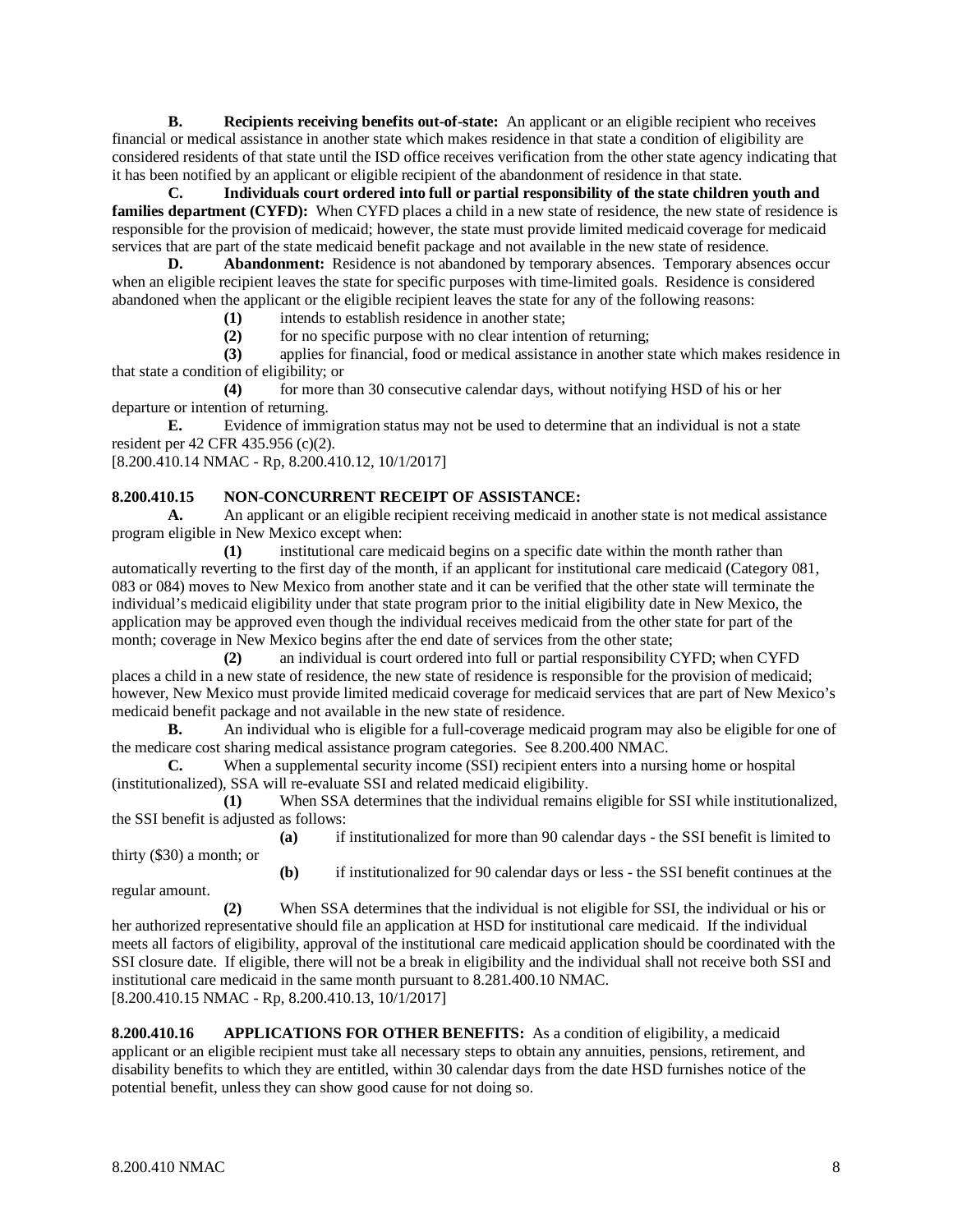**A. Benefit types:** Annuities, pensions, retirement and disability benefits include, but are not limited to, veterans' compensation and pensions, old age survivors and disability insurance (OASDI) benefits, railroad retirement benefits, and unemployment compensation.

**B. Exceptions to general requirement/good cause:** An individual may request a good cause waiver to this requirement by presenting ISD with corroborating evidence that:

**(1)** applying for other benefits is against the best interest of the individual, child or others, including physical or emotional harm to a child, parent or caregiver relative, adoption proceedings, and potential for emotional impairment; or

**(2)** exceptions applicable to institutional care medicaid, the SSI-related categories and the home and community based waivers are pursuant to Subsection B of 8.215.500.9 NMAC, Subsection B of 8.281.500.9 NMAC, and Subsection B of 8.290.500.9 NMAC.

**C. Failure to apply for and take steps to determine eligibility for other benefits:** When the parent(s) or where applicable the specified relative fails or refuses to apply for and take steps to determine eligibility within 30 calendar days from the date HSD furnishes notice of the potential benefit, the parent(s) or specified relative is not eligible for medicaid. An eligible recipient under the age of 18 years shall not lose his or her medicaid eligibility under this provision.

[8.200.410.16 NMAC - Rp, 8.200.410.14, 10/1/2017]

## **8.200.410.17 INMATE IN A PUBLIC INSTITUTION:**

- **A.** A public institution is a:
	- **(1)** state and private correctional facility;
	- **(2)** county and privately operated jail;
	- (3) department of health behavioral health facility forensic unit;<br>(4) detention facility operated under the authority of CYFD; or
	- **(4)** detention facility operated under the authority of CYFD; or
	- **(5)** facility that is operated under the authority of CYFD that provides for the care and

rehabilitation of an individual who is under 18 years of age and who has committed an act that would be designated as a crime under the law if committed by an individual who is 18 years of age or older.

**B.** An inmate is a person incarcerated in a public institution listed in Subsection A of 8.200.410.15 NMAC for 30 or more days.

**C.** An inmate who is incarcerated in a public institution is not eligible for MAP services. The only exception are those services provided to an inmate while he or she is an inpatient in a medical facility outside the public institution for 24 hours or longer.

**D.** Incarceration in a public institution is not a basis for denying or terminating a MAP category of eligibility. During the time of incarceration an inmate may apply or recertify for a MAP category of eligibility. [8.200.410.17 NMAC - Rp, 8.200.410.15, 10/1/2017]

## **8.200.410.18 AUTOMATIC ENROLLMENT INTO MEDICARE PART B COVERAGE:**

**A.** Beginning August 1, 2019, HSD automatically enrolls into medicare part B individuals:

**(1)** who are active on a full medicaid or medicare savings program category of eligibility with the exception of the following categories:

- (a) other adults (COE 100);<br>(b) newborn (COE 031):
- newborn (COE 031);

**(c)** children, youth and families department medicaid categories (COEs 017, 037,

046, 047, 066, and 086);

- **(d)** family planning (COE 029);
- **(e)** pregnancy services (COE 301);
- **(f)** refugee (COE 049 and 059);
- **(g)** qualified disabled working individuals (COE 050);
- **(h)** breast and cervical cancer (COE 052); and

**(2)** who are enrolled in medicare part A and eligible for and not enrolled in medicare part B.

**B.** HSD informs applicants and recipients in writing who may be eligible for automatic enrollment into medicare part B. HSD will automatically enroll eligible individuals into medicare part B regardless of whether general or open enrollment of medicare part B is allowed under federal law at the time an individual is approved for medicaid.

[8.200.410.18 NMAC - N, 8/1/2019]